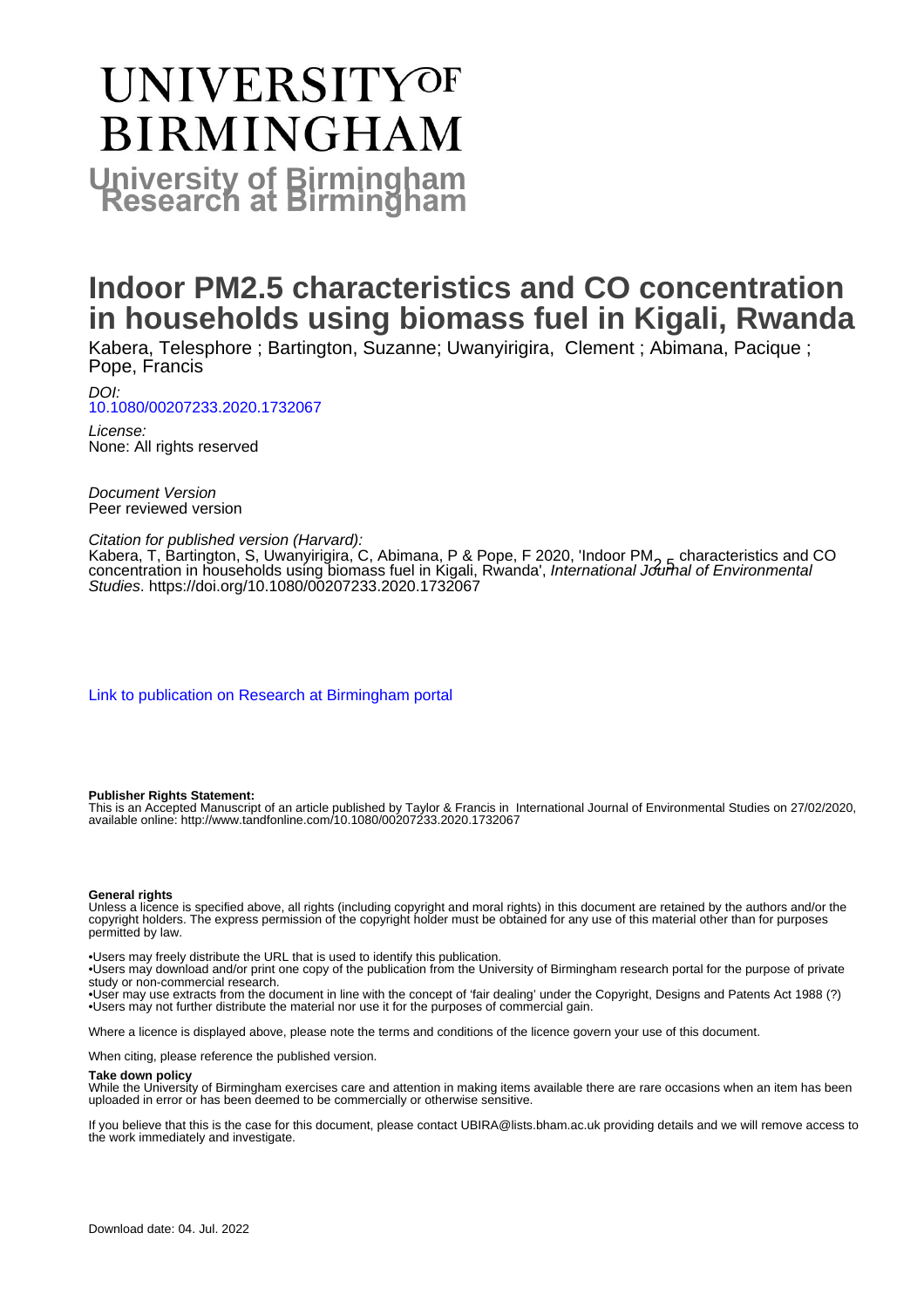## **Indoor PM2.5 characteristics and CO concentration in households using biomass fuel in Kigali, Rwanda**

Telesphore Kabera<sup>a\*</sup>, Suzanne Bartington<sup>b</sup>, Clement Uwanyirigira<sup>a</sup>, Pacifique Abimana<sup>a</sup> and Francis Pope<sup>c</sup>

<sup>a\*</sup> Corresponding author: Telesphore Kabera, Senior Lecturer in Environmental Engineering, Department of Civil, Environmental and Geomatics Engineering, College of Science and Technology, University of Rwanda, P.O. Box 3900, Kigali, Rwanda.

E-mail: kaberacris@yahoo.fr

<sup>b</sup> Institute of Applied Health Research, University of Birmingham, Edgbaston, B15 2TT

<sup>c</sup> School of Geography, Earth and Environmental Sciences, University of Birmingham, Birmingham, UK

Abstract:

This paper reports the first research investigation in urban Rwanda of indoor  $PM_{2.5}$  and CO levels associated with biomass fuel cooking activities. The study included a survey of household and cooking activity among 40 biomass fuel households in Nyarugenge District, Kigali, together with air quality monitoring for particulate matter (PM) and carbon monoxide (CO) within those 20 households in which cooking was performed exclusively indoors. Pollutant concentrations were measured at one-minute intervals, using the IQ Air Visual Pro sensor  $(PM<sub>2.5</sub>)$  and electrochemical COA1 (CO) detector adapter devices respectively. In the majority of households (90%, n=18) in which monitoring was performed, mean pollutant concentrations were in excess of WHO Air Quality (WHO-AQ) Standards with 24-hour values of 93 ugm<sup>3</sup> and 35.1 ppm for  $PM_{2.5}$  and CO respectively. Efforts are required to change household energy policies in favour of cleaner fuel sources and develop effective structural ventilation.

**Keywords:** PM<sub>2.5</sub>, CO, traditional stoves, biomass, Rwanda.

## **1. INTRODUCTION**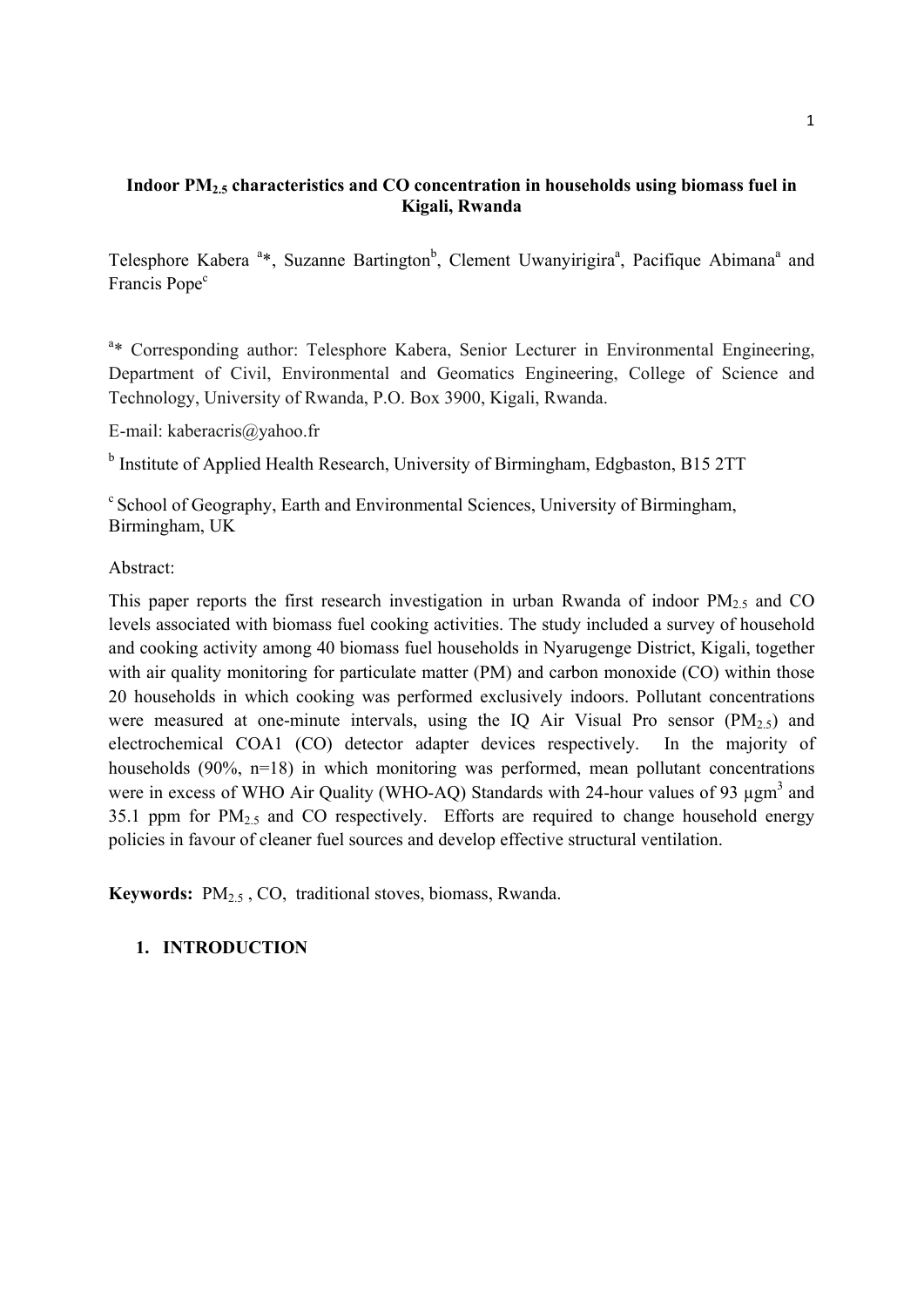Biomass fuels (*charcoal, wood, crop residues, and dung)* are used worldwide as the primary source of domestic energy and almost 3 billion people use these as their main source of fuel for cooking [1]. In the developing world it is estimated that 2 billion people use fuel wood for heating and cooking [2]. Cooking with biomass in traditional cooking stoves produces high levels of toxic pollutants in the kitchen areas.

In poorly ventilated houses, these pollutants cause health problems. These include low birth weight (this increases infant mortality), chronic obstructive pulmonary diseases and acute lower respiratory infections, such as acute bronchitis and bronchiolitis, influenza and pneumonia.

Many researchers [3-9] have mentioned that carbon monoxide (CO) and particulate matter 2.5  $(PM_{2.5})$  come from solid fuel combustion. Because of the small size of  $PM_{2.5}$  they can penetrate the deepest parts of lungs and alter the body's defence system, damage lung tissues or aggravate existing lung or cardiovascular diseases. Major pollutants are more associated with fuel burning, vehicle emissions and industrial combustion. Studies also show that pregnant women's exposure to the mentioned pollutants can increase the risk of preterm delivery and low birth weight (less than 2,500 grams) and this contributes to infant mortality and developmental disabilities. Studies in Mexico and India show that the improved cooking stoves reduce the average indoor air concentrations of CO and  $PM_{2.5}$  generally by 50% [10, 11].

Kalisa et al have examined this important question in regard to outdoor air pollution in Rwanda [12]. Use of traditional cooking stoves has an impact on human health and on forest area. This is because traditional stoves generally use charcoal, which is produced in rural areas in order to be sold in urban areas. Deforestation is the main cause of land sliding and floods in cities like Kigali in Rwanda. The zones most vulnerable to flooding are the wetland settlements. In recent years, Rwanda has faced a number of natural disasters i.e., floods and land sliding, in which people have lost their properties and lives. Burning fuel more cleanly by pre-processing might be appropriate, but charcoal production itself is one of the major sources of outdoor air pollution and contributes to deforestation [7]. In addition, charcoal in Rwanda is produced traditionally using kilns and wood cut from forests.

A biomass survey conducted in 2012 by Rwanda's Energy, Water and Sanitation Authority (EWSA) showed that almost all rural households (99.5%) reported using wood fuels as their main source of cooking energy: firewood is predominant in 82.41% of households and charcoal in 14.77% . In Kigali City, the main fuel used for cooking is charcoal (65%) followed by fuel wood (32%). The use of electricity and LPG is still low at 0.9% and 1.4% respectively. These two fuels are not used because they are very expensive [13].

The researchers found only one peer reviewed paper on indoor air pollution in Rwanda. This focused on household air pollution in the secondary city of Rubavu [14]. There was also one peer reviewed paper, on outdoor air pollution [12] with limited 'grey' literature (some of this is cited below) and a few project reports [15-19].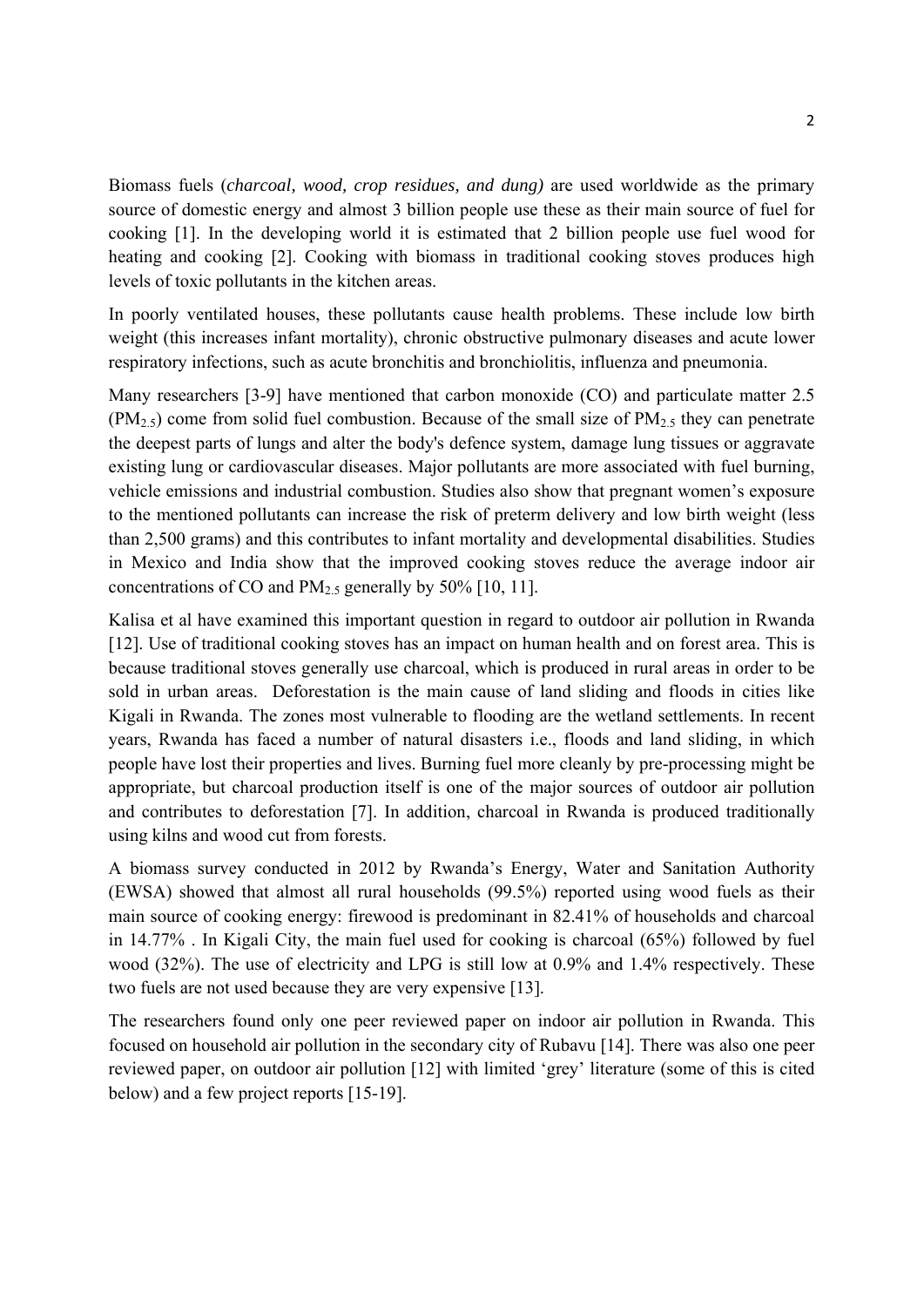This study aims at measuring CO and PM<sub>2.5</sub> levels in households cooking with traditional biomass fuel in the City of Kigali, Rwanda.

#### **2. MATERIAL AND METHODS 2.1 SETTINGS**

This study was conducted in the villages of Kabeza cell in Muhima sector in Kigali City, Rwanda (during July and August of 2018). According to the most recent Population Census in 2012 Muhima sector had a population of 29,768 and the projected growth rate from 2012 was 2.6 per annum [20]; when extrapolated forward to 2018 the population is approximately equal to 33,637. The present study was conducted in households that use biomass-fuelled cooking stoves. Fieldwork was conducted during the dry season, with a temperature range from 15°C to 27°C. In the study area, most of the houses are typically constructed of mud or brick on a timber frame, with an external kitchen. Most of the kitchens have open eaves space (which provides informal ventilation) of different sizes. All the households in the study area use charcoal cooking stoves. Most of the charcoal cooking stoves in the study area consist of more than one 'plate', above which pans are placed. In most households, the stove is usually lit three times each day, to prepare morning breakfast, lunch and dinner.



**Figure 1: Typical kitchens in Muhima constructed of mud or brick on a timber frame**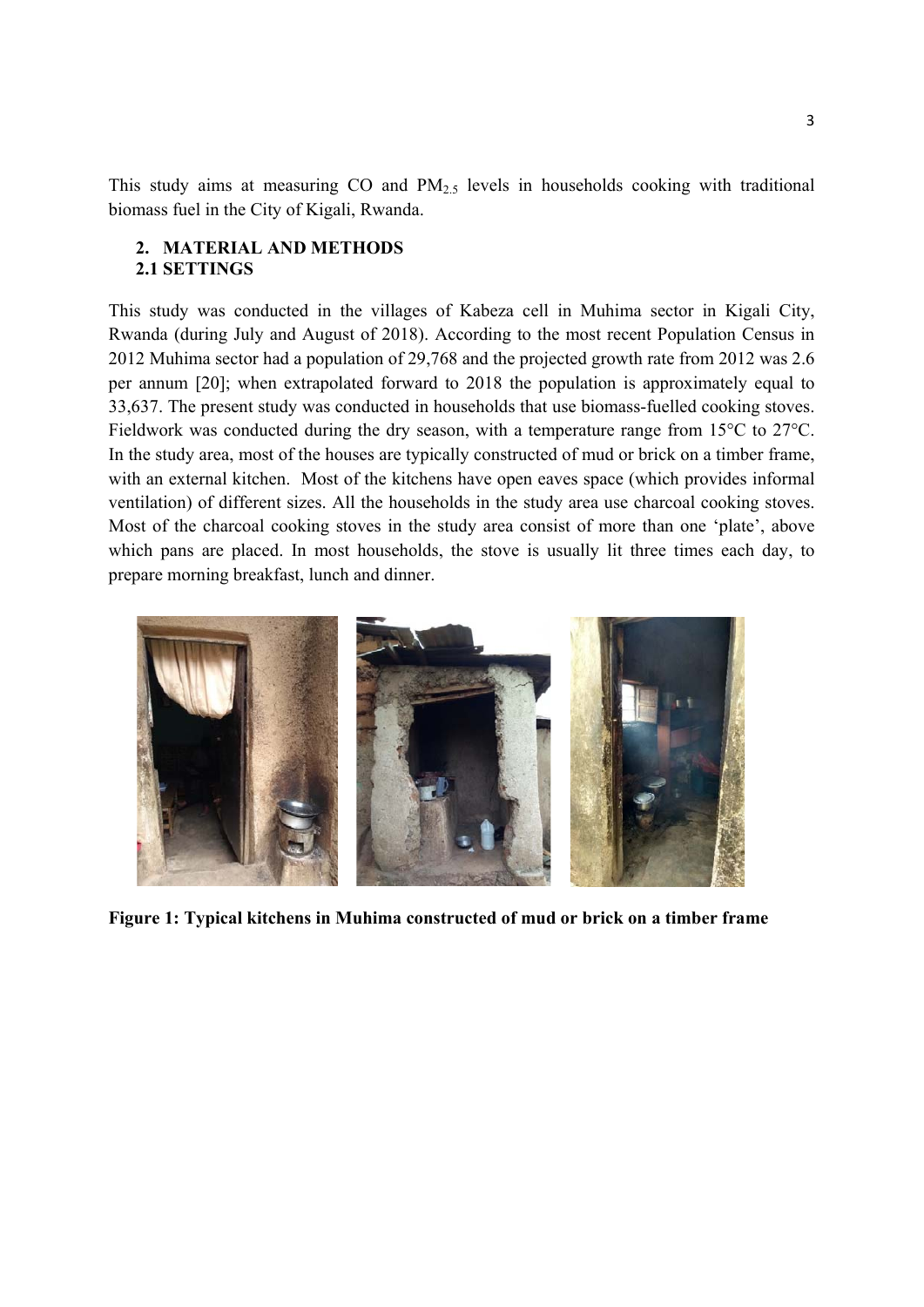

**Figure 2: Cooking stove that uses charcoal** 

## **2.2 SAMPLING STRATEGY**

In order to choose the sample, two criteria were considered: (i) Households which use a biomassfuel (charcoal and/or wood) cookstove, (ii) Households with at least one woman aged 18-55 years and which also have at least one child under five years [21]. 40 households were randomly selected from the 211 eligible households. The sample size for each village was determined proportionally based on the number of eligible households. The participation rate was 100% with all women approached willing to partake.

In order to make an even choice among the households in all villages, the number of households taken in each village corresponds to the percentage it represents when the total households are considered (see Table 1).

| Villages | No. of households | Percentage $(\% )$ | No. of households   |
|----------|-------------------|--------------------|---------------------|
|          |                   |                    | chosen for sampling |
| Hirwa    | 30                |                    |                     |
| Ikaze    | 211               | 22                 | Q                   |
| Imanzi   | 105               | 11                 | 4                   |
| Ingenzi  | 117               | 12                 |                     |
| Ituze    | 173               | 18                 |                     |
| Sangwa   | 160               | 17                 |                     |
| Umwezi   | 154               | 16                 | O                   |
| Total    | 950               | 100                | 40                  |

**Table 1: Households sample selection in all villages of Kabeza Cell, Muhima Sector** 

Among these 40 households, only twenty were found to be ineligible (they cook in the kitchens) for indoor air pollution measurements ( $PM<sub>2.5</sub>$  and CO). Of the 40 households selected, the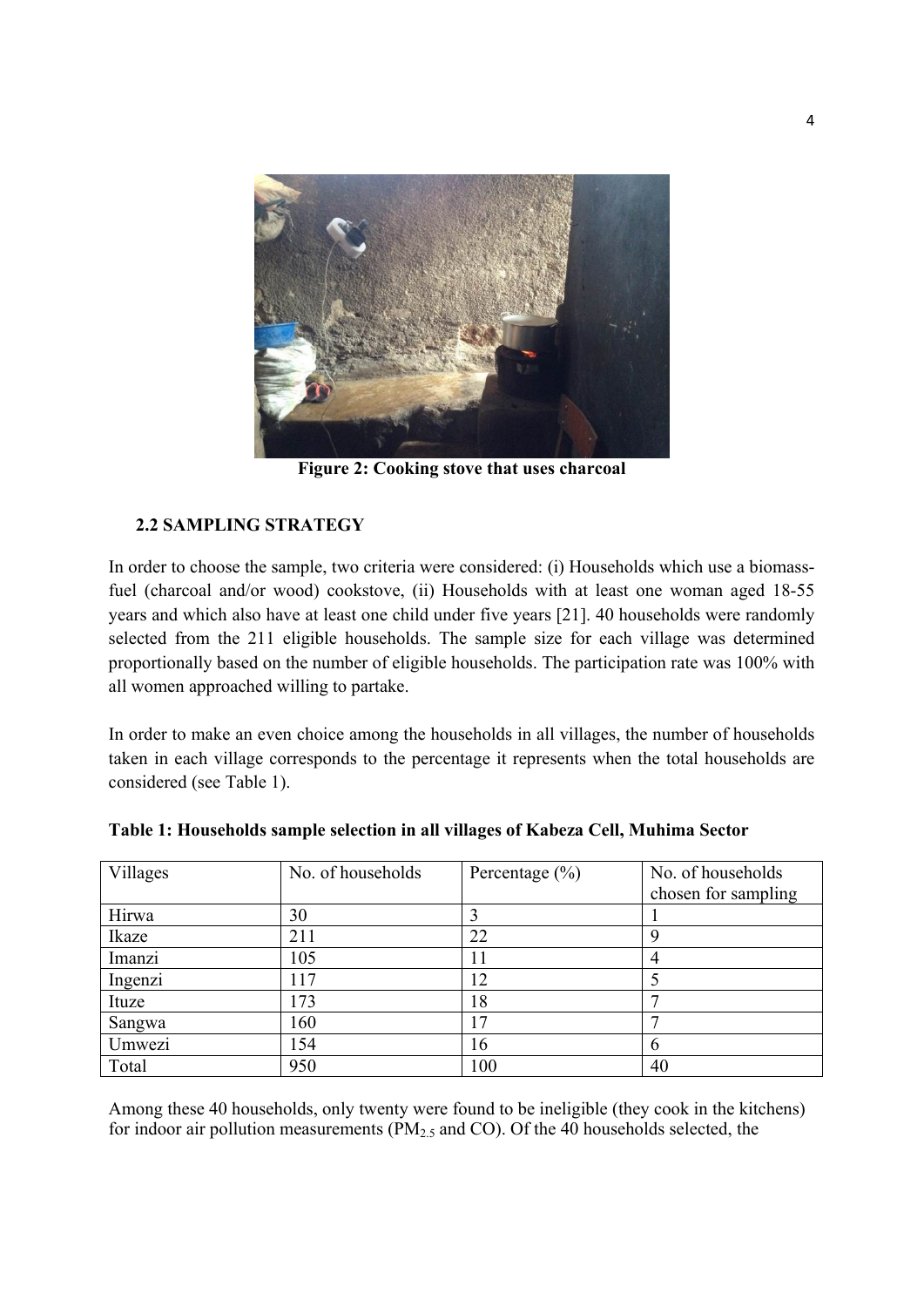research team identified (by completion of the first stage of data capture) that cooking was performed indoors within 20 households; therefore this subset comprised the final sample for air quality assessment.

#### **2.3 Data collection**

Data collection comprised two stages. In stage one a standardized household socio-economic characteristics questionnaire was completed by trained surveyors with the respondent being the mother or main caregiver within each household. In stage two, there was indoor air quality monitoring to measure  $PM<sub>2.5</sub>$  and CO concentrations, among households in which cooking was performed indoors.

#### **2.3.1 Household socio-economic characteristics and cooking activity**

Data related to demography (age, gender, household composition), socio-economic characteristics (educational level, household income, fuel purchasing behaviour) and cooking activities (kitchen characteristics, fuel type) were obtained using a semi-structured questionnaire. In order to evaluate the sensitivity and local applicability of questions, a pilot study was used among four respondents prior to the survey fieldwork. This questionnaire was administered verbally in Kinyarwanda (the local language), with immediate translation of responses into English at time of interview. Information collected on cooking activities included direct observations of kitchen layout, characterization of main fuel types (charcoal, wood, mixed fuels) and the timing and duration of daily cooking sessions, defined as the period from fire-lighting (start) to fire-extinguishing (end).

The second phase of the study included an assessment of real-time indoor concentrations of CO and  $PM_{2.5}$  over a 24-hour duration (including cooking and non-cooking times), in the sub-set of 20 households where cooking was identified to be performed indoors. In each study kitchen monitors were co-located at height 50 cm and distance 100 cm from the cooking stove. All measurements commenced at 08:00 a.m and continued to 09:00 a.m the following day, for a continuous period of approximately 24 hours (range 23 to 25 hours). Two undergraduate students from the water and environmental engineering program were trained in how to conduct air quality sampling and both students and Dr Telesphore visited the sampling sites twice per day.

CO levels were measured at one-minute intervals using a battery-powered electrochemical COA1 carbon monoxide detector adapter, with an interval limit of detection (LOD) 0-999 ppm. All measurements were downloaded directly using a mobile phone application, enabling immediate download of stored information after data capture.

Kitchen  $PM<sub>2.5</sub>$  concentrations were measured simultaneously at one-minute intervals using a co-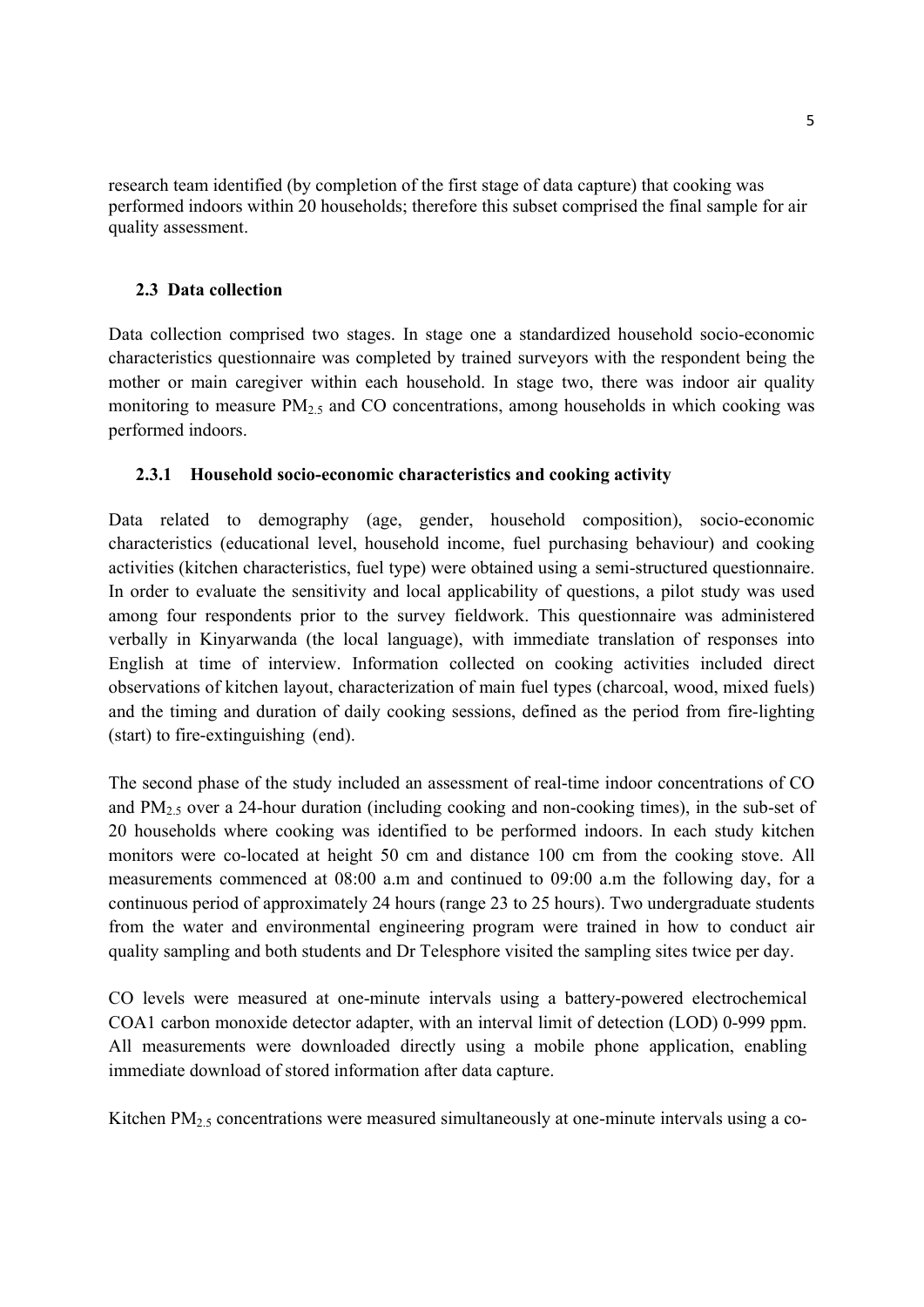located IQ Air Visual Pro sensor monitoring device (IQAir Company) for approximately 24 hours duration (range from 23-25 hours). Each sensor was connected to a mains electricity supply to ensure that the battery was being recharged and to prevent data loss.  $PM_{2.5}$  data were downloaded from the AirVisual Node/Pro's data device using Samba software.

#### **2.4 Ethical approval**

Ethical approval was obtained from the Comprehensive Mental Health Services (CMHS) Institutional Review Board (IRB) (approval notice No 317/CMHS IRB/2017). All participants were provided with a study information sheet and provided written informed consent at the time of first contact. All participants were compensated for their time and effort through reimbursement of health insurance equal to 9000 Rwandan Francs (RwF) (US\$9) of three family members (mother, father and the participating children), with average payment RwF1000 (US\$1.05) at the first point of contact. Community health mobilizers at the village level were selected to assist with recruitment and fieldwork coordination for the project and their time (25 days) was compensated at a rate of RwF5789 (US\$6.10) per day.

#### **3. Results**

#### **3.1 Socio-demographic characteristics of household respondents**

A total of 40 household respondents participated in the survey questionnaire. The age of participating mothers ranged between 20 and 47 years, and their children were between one month and 23 years. Of the interviewed families 47.5% had two or three children, 17.5% had only one child, and 35% more than three children. Most women (62.5%) had completed primary education (1-6 years of education), 25% had secondary education; only three mothers (7.5%) reported having university degrees and 5% reported to have never attended school. Almost half of the households (47.5%) earned less than RwF100,000 (US\$105.30 per month and 21 houses (52.5%) earned more than this per month.

#### **Table 2: Social demographic and economic characteristics**

| Household $(n = 40)$ | Mean $\pm$ SD $*$ |  |
|----------------------|-------------------|--|
|----------------------|-------------------|--|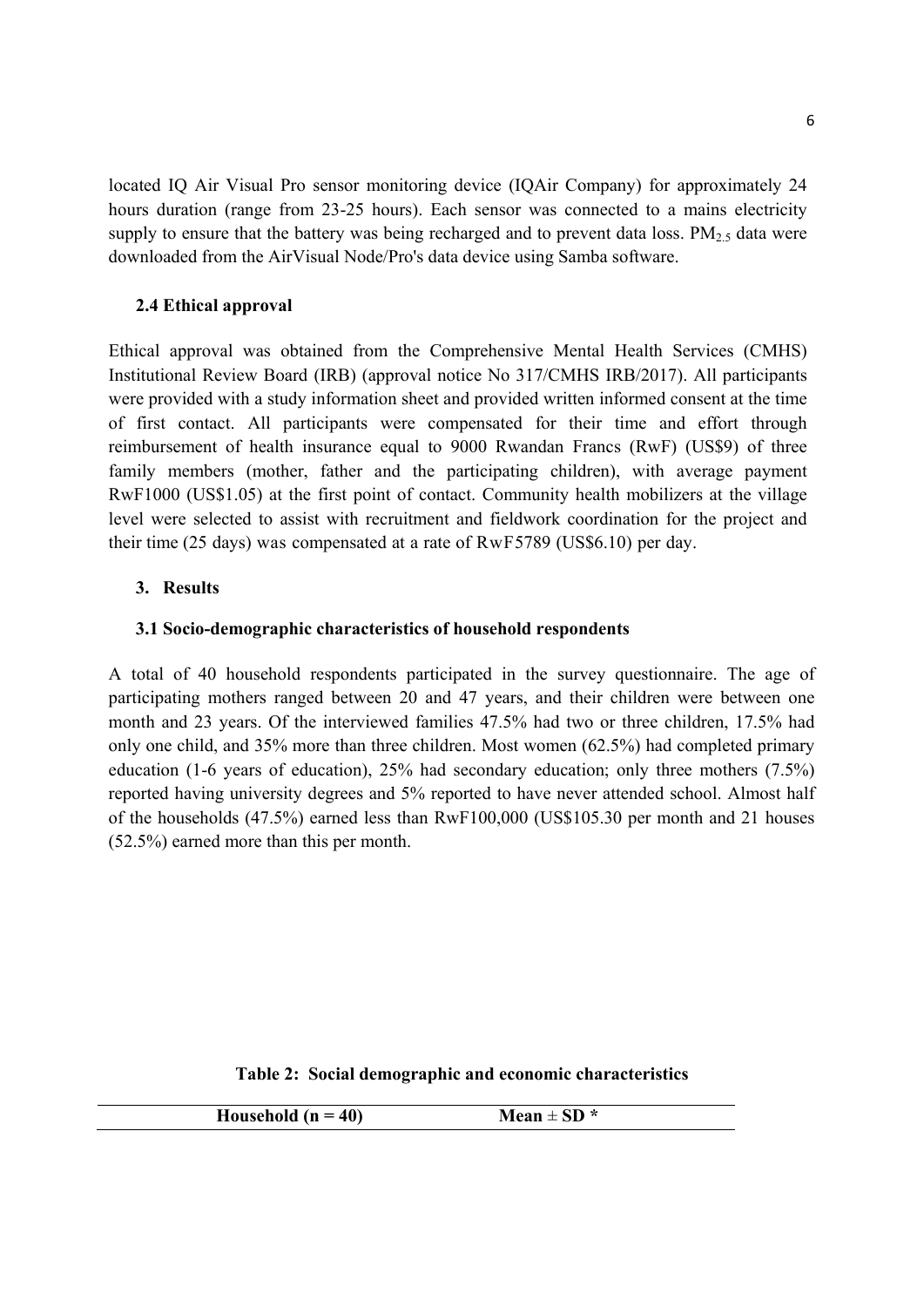## **n (%)**

## **Mothers (n = 40)** Women's Age (years)  $32.43 \pm 6.55$

## **Women's status**

Live with husband 25 (62.5)

Don't live with husband (Divorced, Widowed and have children but never been married) 15 (37.5)

## **Education**

University degree (BA Degree) 3 (7.5) Secondary

10 (25.0)

Primary 25 (62.5)

No education 2 (5.0)

## **Occupation**

Home 8 (20.0)

Employed 32 (80.0)

## **Family income**

Low (<100000 RwF) 19 (47.5) High (100000< ~250000 RwF) 21 (52.5)

## **Own the land**

 No 34 (85.0) Yes 6 (15.0)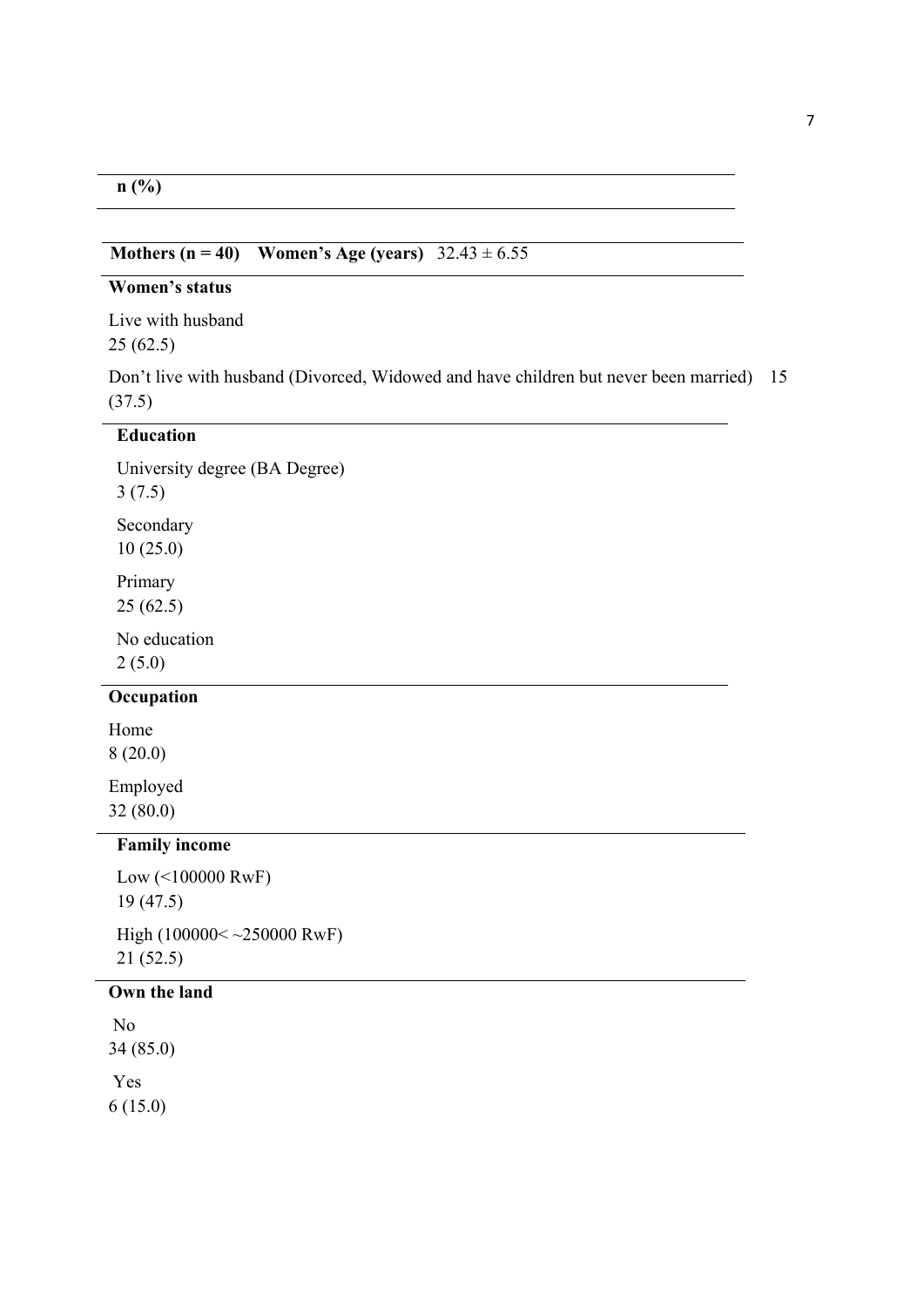| Own the house                  |         |
|--------------------------------|---------|
| N <sub>o</sub><br>30(75.0)     |         |
| Yes<br>10(25.0)                |         |
| Number of children in a family |         |
| $\boldsymbol{0}$               |         |
| 0(0.0)                         |         |
| $\mathbf{1}$                   |         |
| 7(17.5)                        |         |
| $\overline{2}$                 |         |
| 10(25.0)                       |         |
| 3                              |         |
| 9(22.5)                        |         |
| $\overline{4}$                 | 4(10.0) |
| 4<                             |         |
| 10(25.0)                       |         |
|                                |         |

## \* SD = "Standard Deviation".

Table 3 shows characteristics of household, kitchen, stove and fuel. All study households were constructed of mud and bricks, covered with iron sheets. In this convenience sample, almost half of the mothers reported cooking outdoors (n=19, 47.5%), with cooking performed in an external kitchen in 13 households (32.5%) and within the living room area (with partitioning) in a minority of dwellings (n=8). Charcoal was the most common cooking fuel used exclusively within 85% of households, with the remainder (15%) using both wood and charcoal. There was variation in cooking patterns and timing of cooking sessions, with the majority of mothers (62.5%) performing two or three daily sessions of cooking and 15 respondents (37.5%) one session only.

## **3.2 Household and kitchen characteristics**

| Table 3: Household, fuel and cooking characteristics $(n = 40)$ |  |  |
|-----------------------------------------------------------------|--|--|
|-----------------------------------------------------------------|--|--|

*Characteristics* Mean  $\pm$  **SD** 

**n (%)**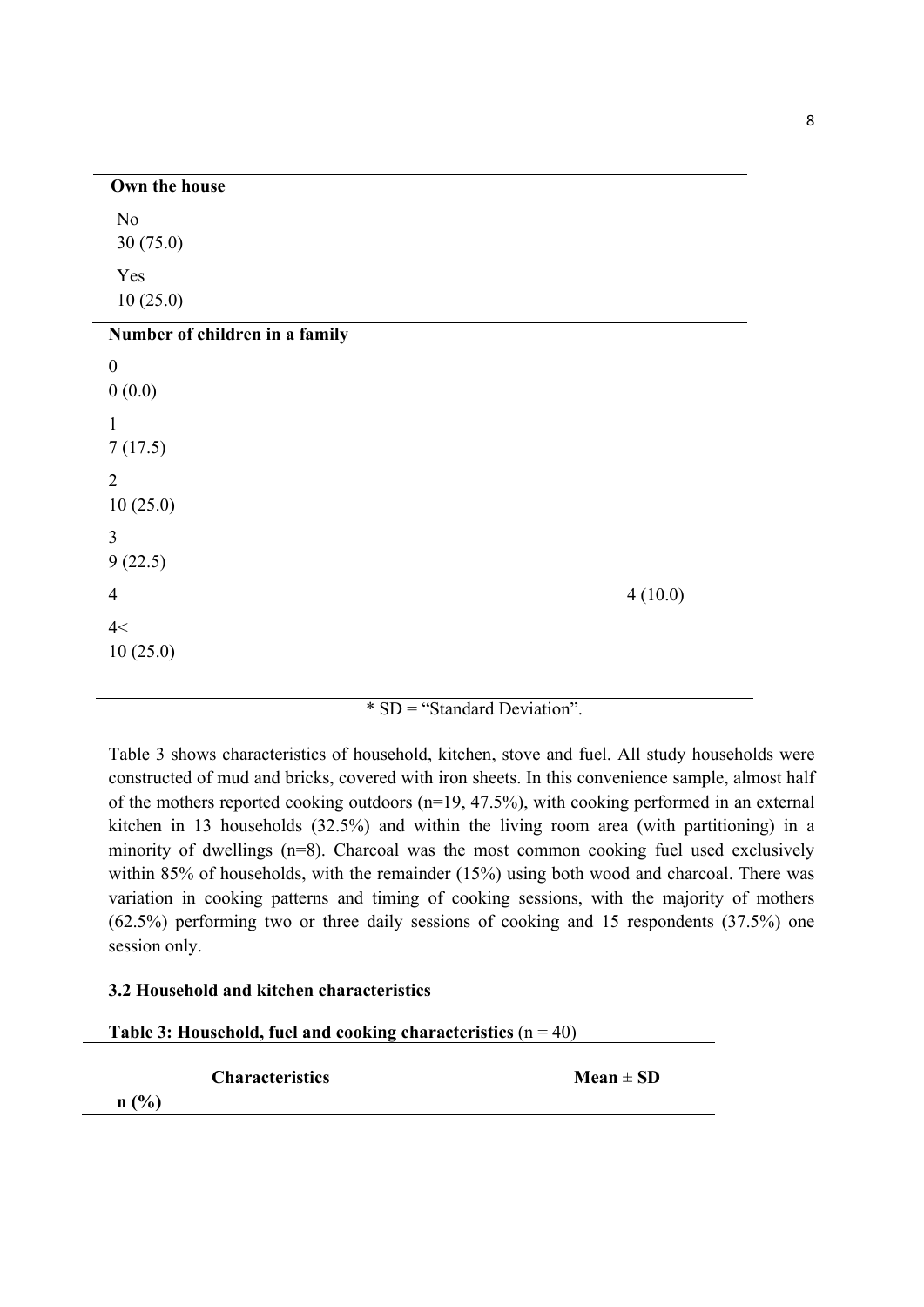1 20 (50.0) 2  $1.78 \pm 0.92$ 11 (27.5) 3 7 (17.5) 4 2 (5.0)  $4<$  $0(0.0)$ **Number of people living in the house** 

| $<$ 3                                   |                           |
|-----------------------------------------|---------------------------|
| 1(2.5)                                  |                           |
| 3                                       |                           |
| 7(17.5)                                 |                           |
| $\overline{4}$                          |                           |
| 8(20.0)                                 |                           |
| 5                                       | $5.25 \pm 1.89$           |
|                                         |                           |
| 9(22.5)                                 |                           |
| 6                                       |                           |
| 4(10.0)                                 |                           |
| 6<                                      |                           |
| 11(27.5)                                |                           |
| <b>Smoking at house (family member)</b> |                           |
| N <sub>o</sub>                          |                           |
| 37(92.5)                                |                           |
| Yes                                     |                           |
| 3(7.5)                                  |                           |
|                                         | Fuel and cooking activity |
| <b>Cooking place</b>                    |                           |
| Kitchen                                 |                           |
| 13(32.5)                                |                           |
| Living room                             |                           |
| 8(20.0)                                 |                           |
| Outside                                 |                           |
| 19(47.5)                                |                           |

**Window in cooking place (kitchen and living room)**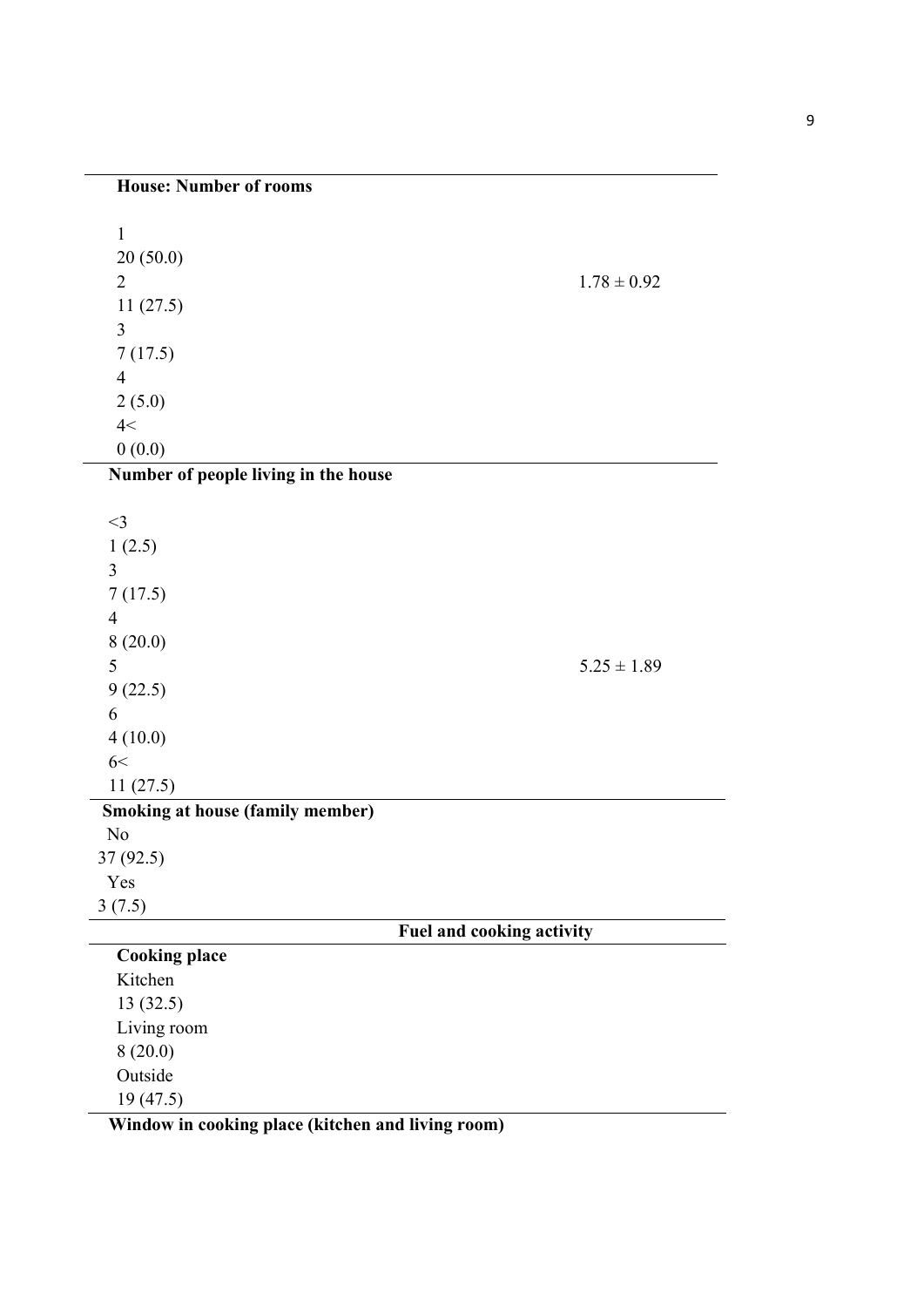| Yes                                  |                 |
|--------------------------------------|-----------------|
| 8 (38.09)                            |                 |
| N <sub>o</sub>                       |                 |
| 13(61.9)                             |                 |
| <b>Fuel used for cooking</b>         |                 |
| Charcoal or firewood                 |                 |
| 6(15.0)                              |                 |
| Charcoal only                        | 34(85.0)        |
| Daily cooking session                |                 |
| $\mathbf{1}$                         |                 |
| 15(37.5)                             |                 |
| $\overline{2}$                       |                 |
| 22(55.0)                             |                 |
| 3                                    |                 |
| 3(7.5)                               |                 |
| <b>Monthly fuel cost</b>             |                 |
| $(<5000$ RwF)                        |                 |
| 6(15.0)                              |                 |
| (From 5000 to 9000 RwF)              |                 |
| 18(45.0)                             |                 |
| $( > 9000$ RwF)                      |                 |
| 16(40.0)                             |                 |
|                                      |                 |
| Daily Time spent for cooking (hours) | $2.97 \pm 1.16$ |

## **Indoor air quality: PM2.5 and CO Levels**

Among a sub-sample of 20 households in which cooking was performed, the indoors real-time  $PM_{2.5}$  and CO concentrations were monitored for a 24-hour duration.  $PM_{2.5}$  and CO levels exhibited high variation in magnitude, with one-minute value concentrations in the range 15 to 1604  $\mu$ gm<sup>3</sup> and 0 to 503 ppm for PM<sub>2.5</sub> and CO respectively (Table 4). Overall 24-hour average concentrations were 93  $\mu$ gm<sup>3</sup> (PM<sub>2.5</sub>) and 35.1 ppm (CO), exceeding WHO Air Quality Standards  $(PM_{2.5}: 25\mu\text{gm}^3; CO: 6\text{ ppm})$  [21; 22].

Differences in average 24-hour concentrations were significantly associated with the number of daily cooking sessions  $(p=0.03)$  with the lowest levels associated with once daily cooking, which were below WHO IAQ values (Table 4). Figures  $3(a-c)$ , show 24-hour PM<sub>2.5</sub> and CO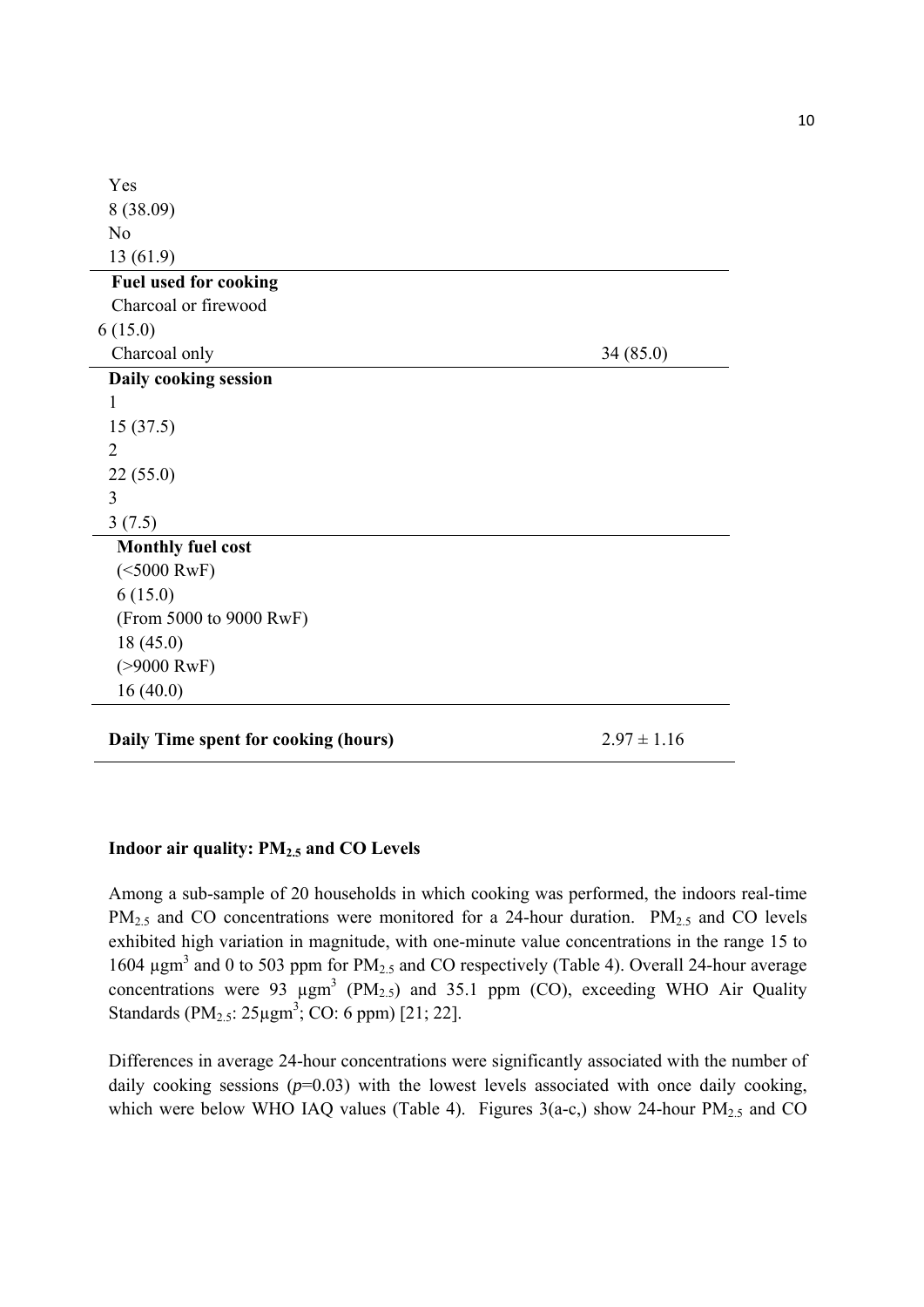variation of concentration in three households (one with three cooking sessions, one with one cooking session and one with two cooking sessions). Hourly average CO and PM2.5 concentrations in households with two cooking sessions were found to be strongly correlated (r=0.79; *p*<0.01).



**cooking sessions**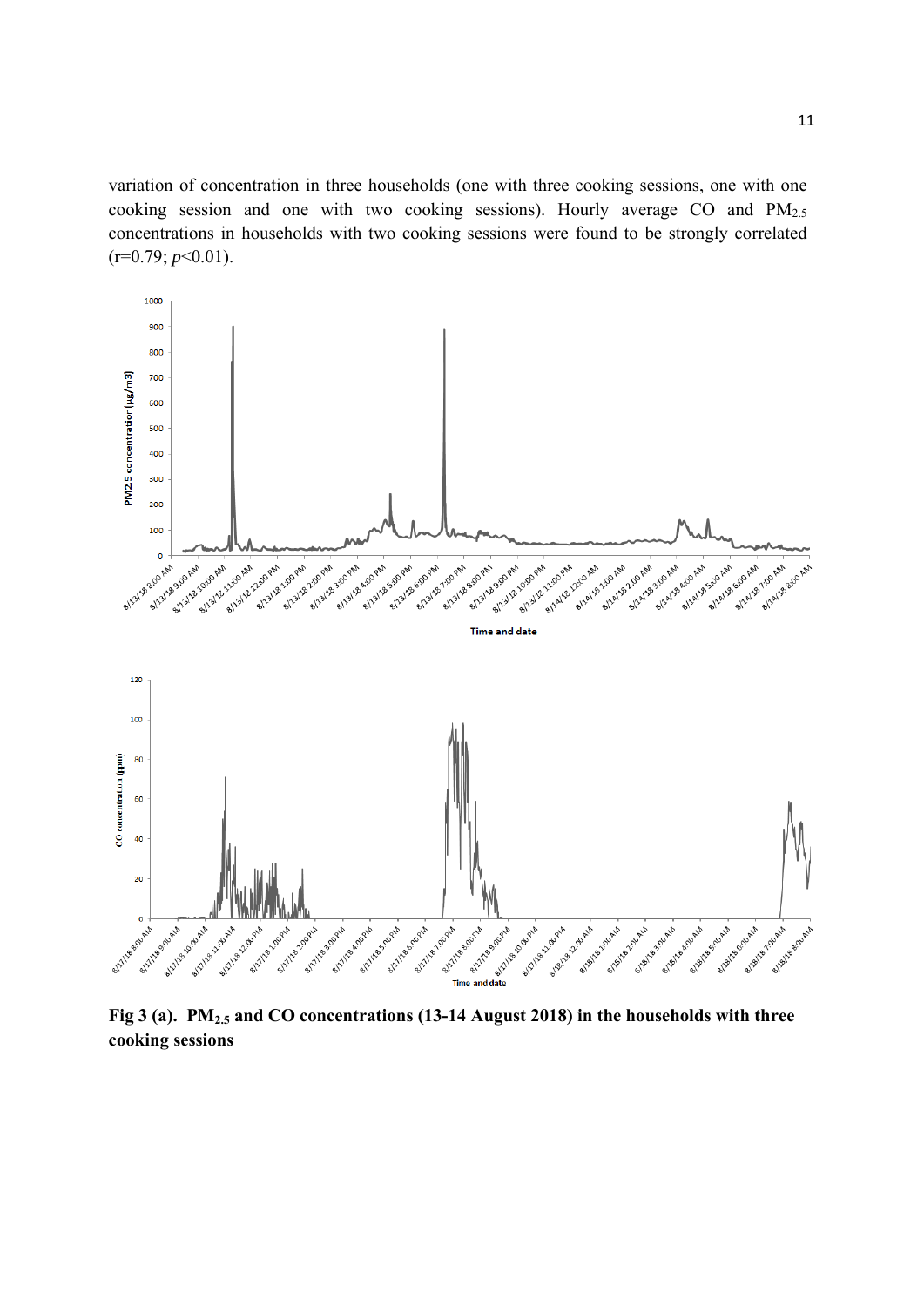

**Fig 3 (b). PM2.5 and CO concentrations (15-16 August 2018) in the households with one cooking session**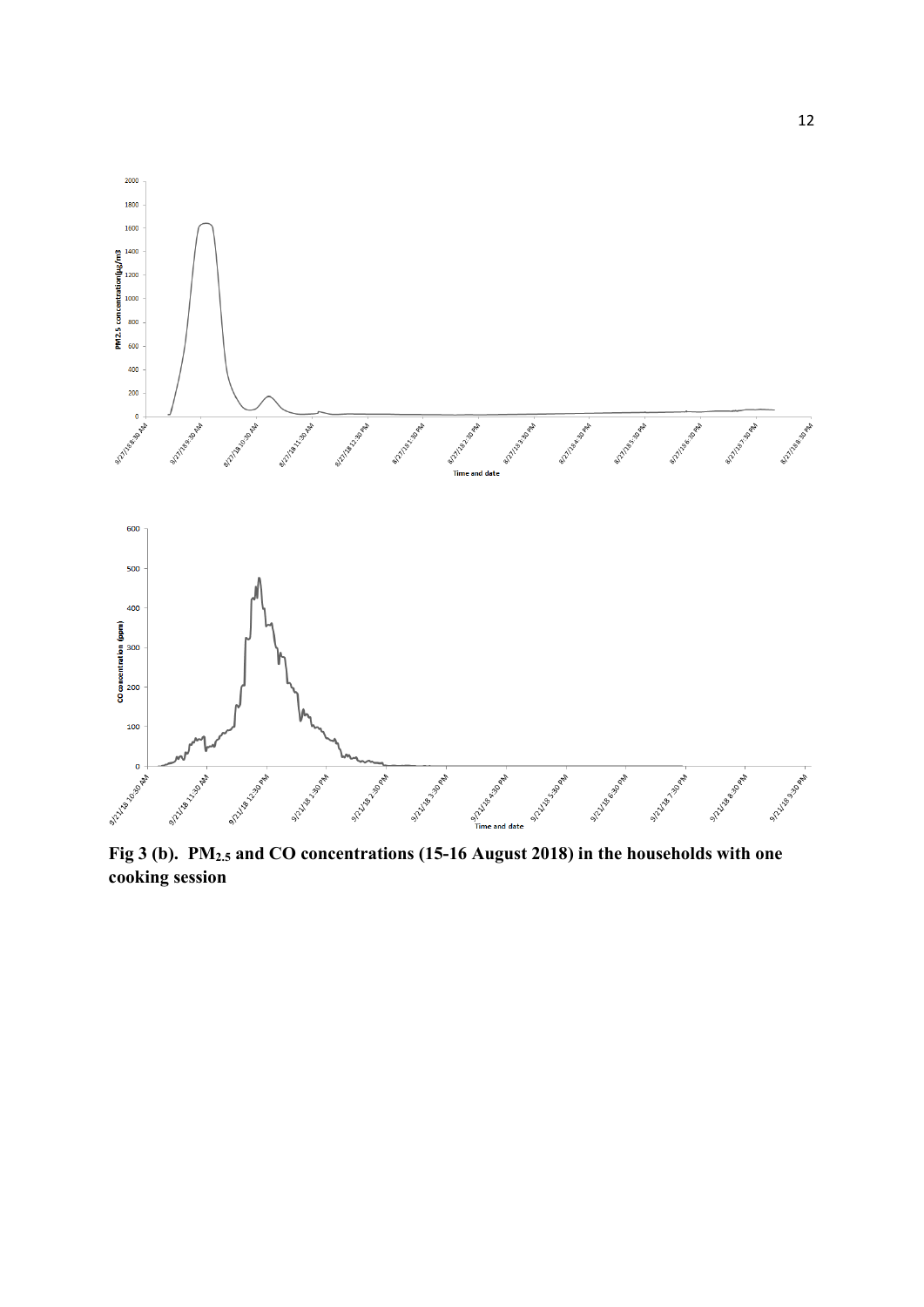

**Fig3 (C). PM2.5 and CO concentrations (17-18 August 2018) in the households with two cooking sessions**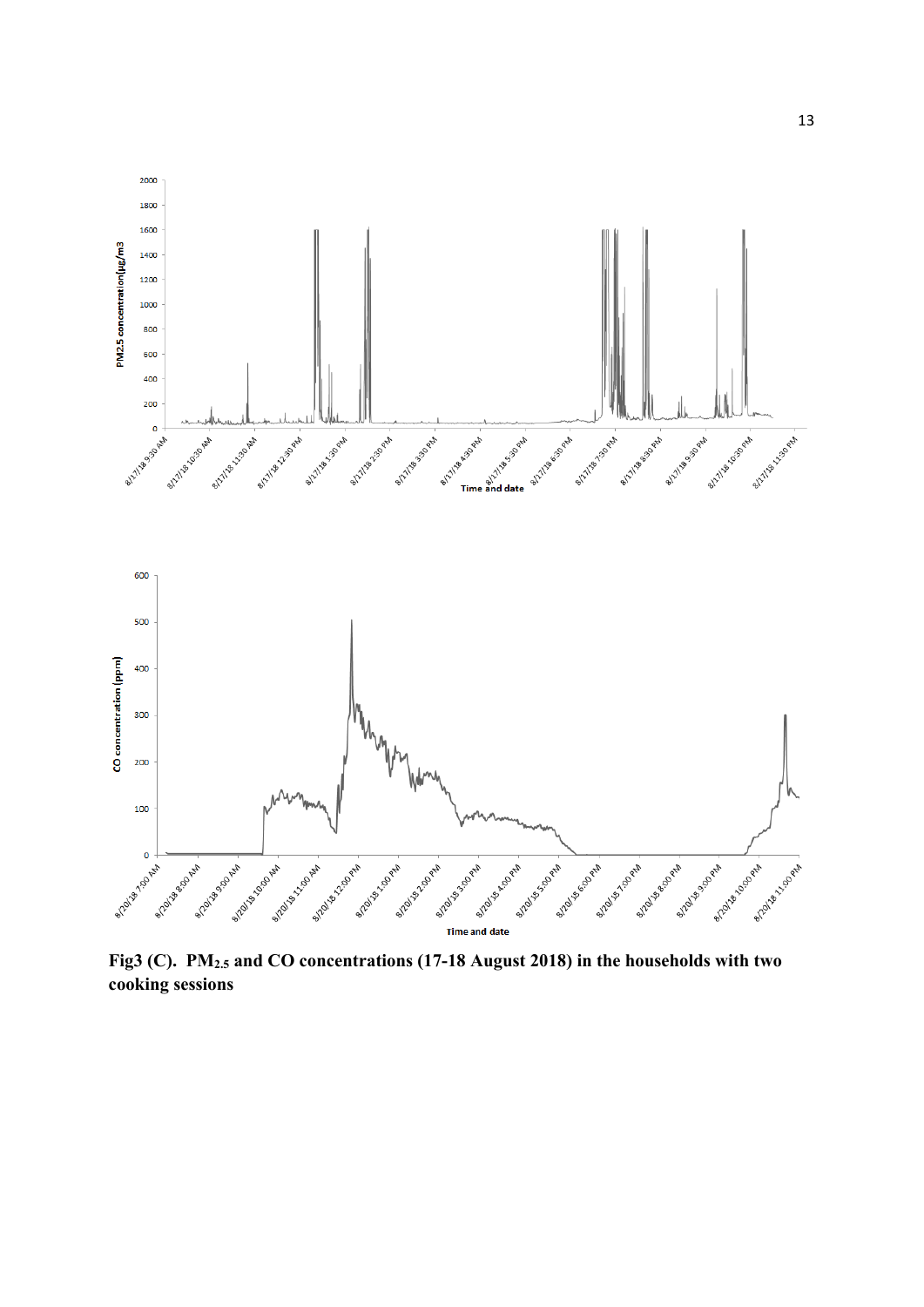|                                                                     | $PM_{2.5} (\mu g/m^3)$ |       |                                               |             | CO (ppm) |                                       |                                       |
|---------------------------------------------------------------------|------------------------|-------|-----------------------------------------------|-------------|----------|---------------------------------------|---------------------------------------|
| House duration (h) Mean Median                                      |                        |       |                                               |             |          |                                       | SD range duration (h) Arithmetic Mean |
| Median<br><b>SD</b>                                                 |                        | range |                                               |             |          |                                       |                                       |
| CF <sup>1</sup><br>24                                               |                        |       | 111.34 61.3 195.54 16-1601.4                  |             |          | $\overline{25}$ $\overline{20.18}$ 15 |                                       |
| 39.5 0-329<br>$CF^{2}$                                              | 24                     |       | 420.40 55 628.93 27-1604 24 19.79 42          |             |          |                                       |                                       |
| 35.9<br>$0 - 151$<br>$CF^3$                                         |                        |       | 23 611.30 112.5 699.66 31-1599.2 24 139.92 39 |             |          |                                       |                                       |
| 255.4 0-240                                                         |                        |       |                                               |             |          |                                       |                                       |
| $\mathrm{CF}^4$<br>$46.3$ 0-310                                     |                        |       | 24 118.10 55.8 257.75 24-1589.3 23            |             |          | 42.31 25                              |                                       |
| $CF^5$                                                              |                        |       | 24 119.34 57.4 200.56 18-1520.7 24            |             |          | 51.78 33                              |                                       |
| 101.9 0-475<br>$C^1$<br>24                                          |                        |       | 130.77 82.4 192.96 44-1599.8 23 41.44 25      |             |          |                                       |                                       |
| 49.2 0-447                                                          |                        |       |                                               |             |          |                                       |                                       |
| $C^2$ 25 64.53 48 75.97 15-982.1 24 6.69 14<br>$16.7$ 0-98          |                        |       |                                               |             |          |                                       |                                       |
| $C^3$                                                               |                        |       | 24 102.47 43 134.40 24-746.6 25 52.62 11      |             |          |                                       |                                       |
| 93.4 0-349<br>$C^4$                                                 |                        |       | 24 174.59 58.2 297.94 29-602.3                | 24 9.48     |          | 57                                    |                                       |
| 19.8 0-93<br>$C^5$                                                  |                        |       |                                               |             |          |                                       |                                       |
| 24<br>61.8 0-377                                                    |                        |       | 318.40 87.5 495.88 17-1600.1 23 27.57 69      |             |          |                                       |                                       |
| $\mathrm{C}^6$<br>23<br>78.1 0-503                                  |                        |       | 105.99 52 260.70 18-1499.3                    | 24 66.7 50  |          |                                       |                                       |
| $C^7$<br>24                                                         |                        |       | 124.82 37 258.72 21-1598.7                    | 24 27.63 71 |          |                                       |                                       |
| 57.4 0-325<br>$C^8$<br>24                                           |                        |       | 352.23 54 583.07 27-1601.4                    | 24 20.37 25 |          |                                       |                                       |
| $11.1$ 0-117<br>$C^9$<br>25                                         |                        |       | 169.80 70.9 353.45 17-1489.7                  | 23 49.83 15 |          |                                       |                                       |
| 63.1 0-265                                                          |                        |       |                                               |             |          |                                       |                                       |
| $\rm C^{10}$<br>24<br>48.0 0-471                                    |                        |       | 118.88 56.6 200.71 18-1520.7 24 20.37 14      |             |          |                                       |                                       |
| $C^{11}$ 24 245.77 62.1 486.03 25-1478.2 24 13.77 11                |                        |       |                                               |             |          |                                       |                                       |
| 23.9 0-112<br>$C^{12}$ 24 55.93 53 20.77 19-226.3 24 33.6 55        |                        |       |                                               |             |          |                                       |                                       |
| 44.2 0-267<br>$C^{13}$ 25 65.79 54 53.51 29-599.1 25 35.91 36       |                        |       |                                               |             |          |                                       |                                       |
| 71.6 0-399                                                          |                        |       |                                               |             |          |                                       |                                       |
| $C^{14}$ 23 168.14 112.9 258.03 30-1478.2 24 47.41 89<br>94.9 0-369 |                        |       |                                               |             |          |                                       |                                       |
| $C^{15}$ 24 81.51 49 105.06 24-1602.9 24 27.63 74                   |                        |       |                                               |             |          |                                       |                                       |
| 68.7 0-325                                                          |                        |       |                                               |             |          |                                       |                                       |

**Table 4: Air quality summary statistics (20 households)**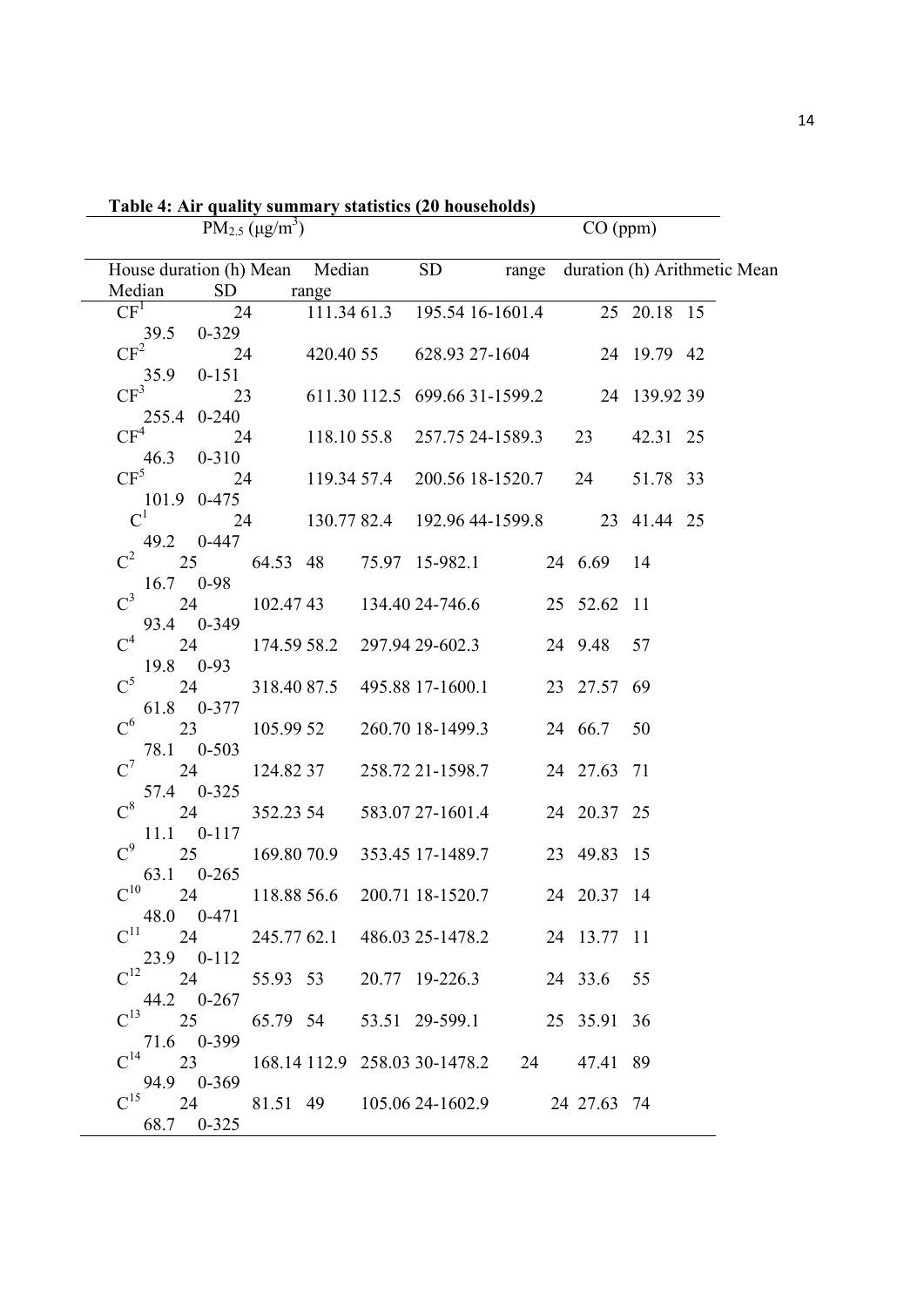## C= household uses charcoal CF= household uses charcoal or firewood

Table 5 shows summary  $PM_{2.5}$  and CO concentrations for households by fuel type (charcoal or fuelwood, charcoal only). The results show that average  $PM<sub>2.5</sub>$  and CO concentrations are higher in those households using both wood and charcoal fuel  $(p<0.05)$  than those using exclusively using charcoal fuel.

| simultaneously and ones using only charcoal |         |      |  |  |  |
|---------------------------------------------|---------|------|--|--|--|
| <b>Cooking fuel</b>                         | CO mean |      |  |  |  |
| level (ppm)                                 |         |      |  |  |  |
| Charcoal or firewood                        | 276.1   | 54.8 |  |  |  |
| Charcoal only                               | 151.97  | 34.8 |  |  |  |

**Table 5: PM2.5 and CO concentrations for households using charcoal and firewood simultaneously and ones using only charcoal** 

#### **Discussion**

To the best of our knowledge this is the first investigation of household characteristics, cooking activity patterns and detailed characterization of household PM2.5 and CO concentrations in urban Rwanda. Therefore, these findings are of significance within a context of widespread reliance upon charcoal and wood as the primary domestic energy sources. This suffices for decision makers to initiate actions in order to mitigate public health problems resulting from the use of charcoal and wood fuel. It is hoped that this study will contribute to air quality policy

disclosure in Rwanda. During this study we found a mean temperature equal to 23 $\degree$ C and a mean relative humidity of 64.5%.

This study reports the highest average PM2.5 concentration (in an individual household) of 611.3  $\mu$ g/m<sup>3</sup> and the lowest average PM2.5 concentration of 55.93  $\mu$ g/m<sup>3</sup> (See Table 4) (in one of the households). The lowest average PM<sub>2.5</sub> concentration exceeds the WHO Air Quality Guidance of 25  $\mu$ g/m<sup>3</sup> for household fuel combustion [21] For CO concentrations, the highest average concentration was found to be 139.92 ppm whereas the lowest average was found to be 6.69 ppm, which is higher than the WHO Air Quality Guidance 24-hours exposure guidelines (6 ppm) [22].

During the present study, some households were found to be cooking with both charcoal and charcoal and firewood. For those relying on both charcoal and firewood, average  $PM_{2.5}$  and CO concentrations were found to be 276.1 and 54.4 ppm respectively whereas the corresponding average PM2.5 and CO concentrations in households relying only on charcoal were found to be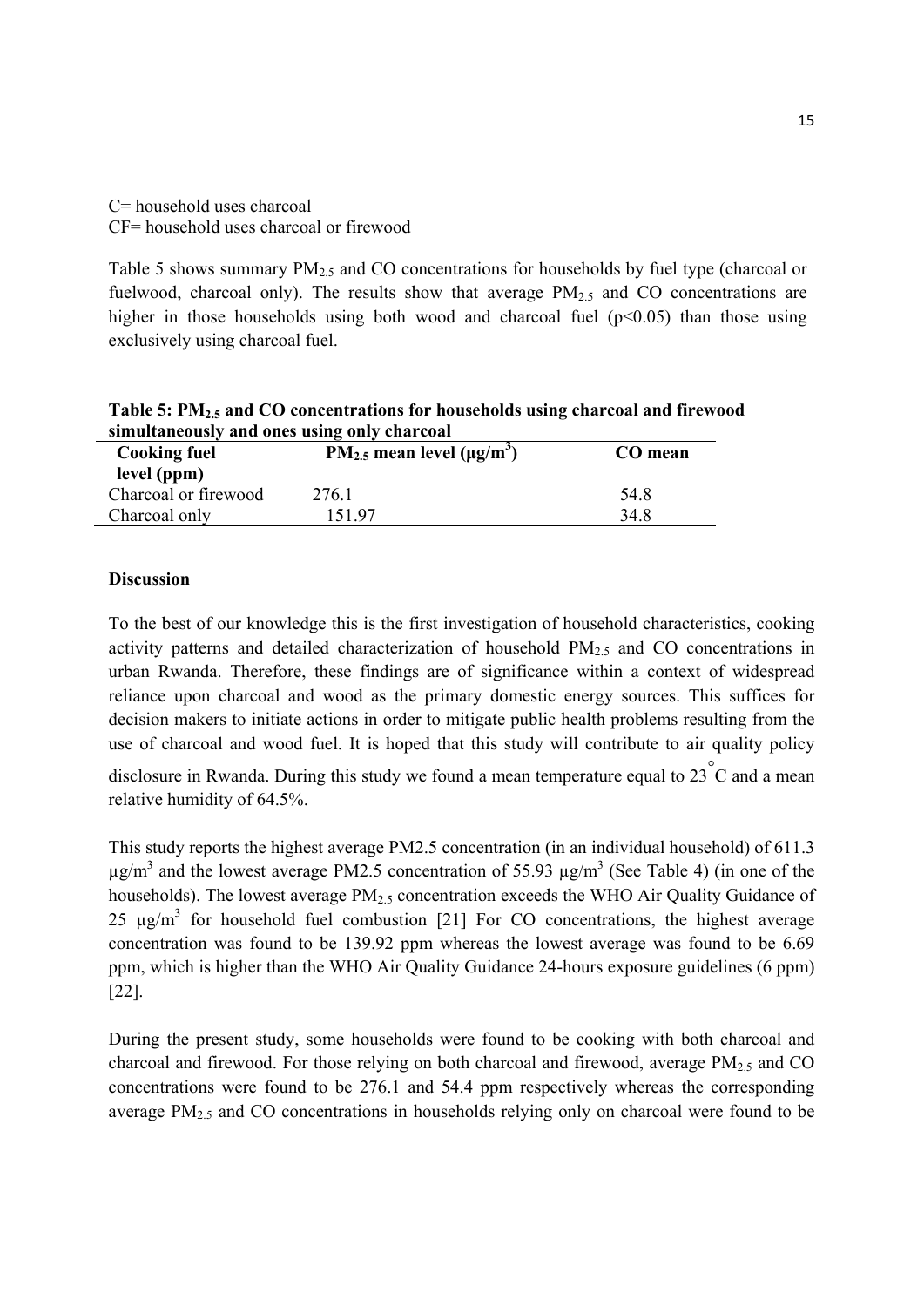low (151.97  $\mu$ g/m<sup>3</sup> for PM<sub>2.5</sub> and 34.8 ppm for CO). These findings are consistent with those observed for simultaneous use of different cooking fuels reported previously [23, 21, 25] or may represent differences in moisture content of the respective fuels.

For 20% (refer to Table 4) of the study households the  $PM_{2.5}$  concentrations (24-hour average exposure) were greater than ten times the WHO guidelines.

In all studied households, the contribution to the 24-hour average exposure (for both  $PM<sub>2.5</sub>$  and CO) was greater than the World Health Organization (WHO) guidelines.  $PM<sub>2.5</sub>$  and CO concentrations found in our study are consistent with the average concentrations reported in previous studies conducted in other low income-countries [26-30].

The survey shows that many of the houses possessed rooms with no windows and were relying on a door to vent indoor emissions. The particulate matter can accumulate in a room when there is no cross-exchange of air inside the room. There are health risks because the particulate matter can be inhaled, penetrating the lungs [31- 33].

#### **Conclusions and Recommendations**

This paper has presented CO and  $PM<sub>2.5</sub>$  levels measured from households cooking with solid fuels (biomass fuel and coal) in the City of Kigali. All hourly levels of CO and  $PM<sub>2.5</sub>$  were found to be above WHO Air Quality standards but when mean levels were obtained, 10% of households (two households) had CO mean levels below WHO Air Quality standards. This might be explained by the fact that preparation of meals is done once a day in these households.

The study showed that 75% of the studied households use charcoal only whereas the remaining 25% use both wood fuel and charcoal when cooking.  $PM_{2.5}$  and CO measurements were found to be high in the households which use both wood fuel and charcoal when cooking.

The present study is the first of its kind. It concludes that people of Kigali who cook using charcoal and/or wood are exposed to high levels of CO and  $PM_{2.5}$  and this exposure can cause adverse health problems such as cardiovascular disease, lung cancer, respiratory infections and strokes [34].

Based on the above findings, this research recommends the following:

- 1. a quick change in kitchen design i.e. improve ventilation by installing a chimney, enlarge the space between walls and roofs, and enlarge windows;
- 2. Put in place a household energy policy which prioritizes the use of clean fuels;
- 3. Awareness campaigns: during our study we realized that because of the level of education in studied households, household members were not aware of the risks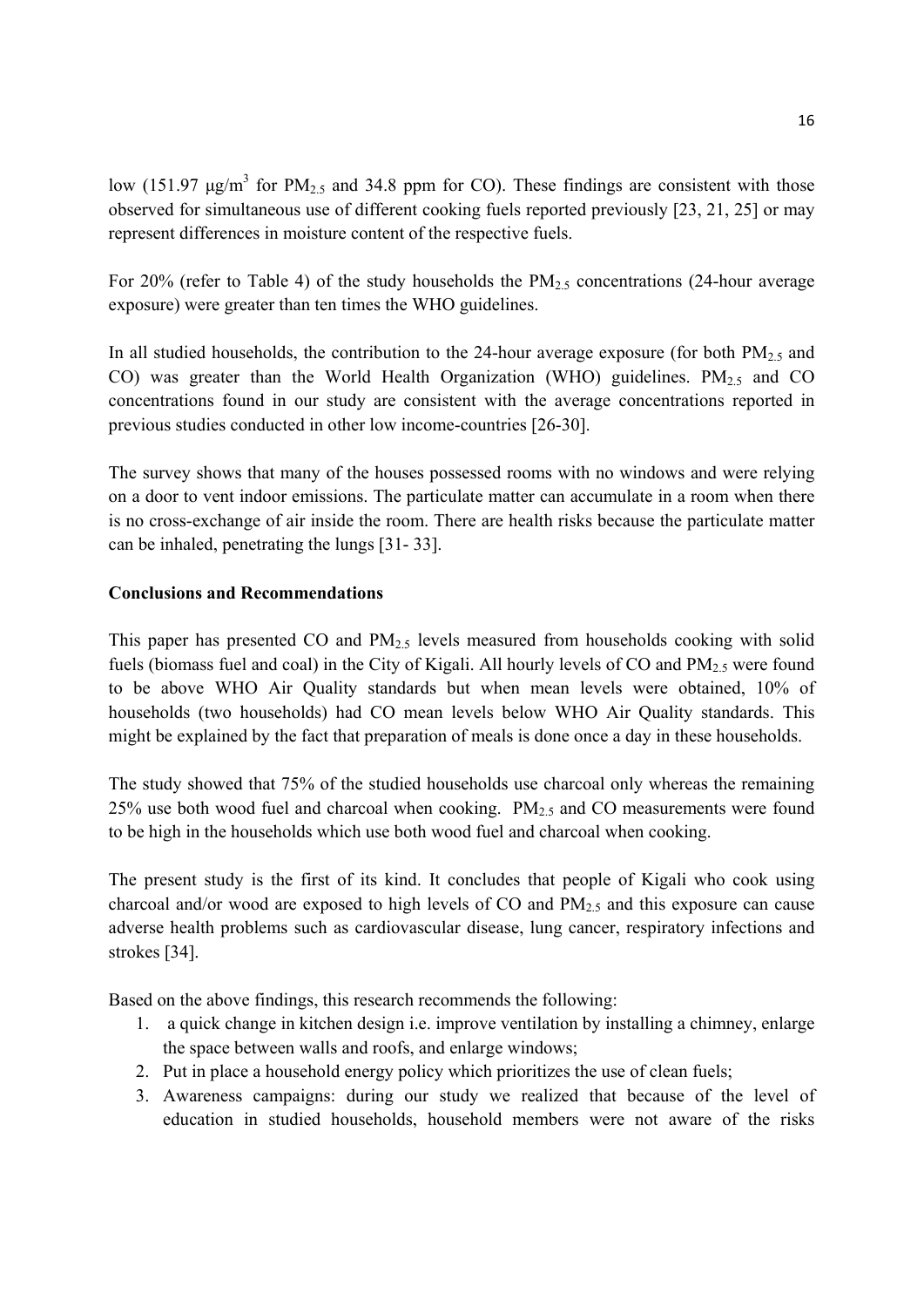associated with the use of wood and/or charcoal in cooking activities. Therefore, awareness campaigns should solve this problem so that mothers will not expose their children to this harmful fine particulate matter.

#### **Funding source**

This study was supported by International Council for Science through the Leading Integrated Research for Agenda 2030 in Africa (LIRA 2030 Africa).

**Acknowledgements:** The Authors thank Kabeza cell leaders and the participating householder members; and also Professor Guy M Robinson for his advice.

#### **Reference:**

[1] Ezzati M, Kammen DM., 2002, The health impacts of exposure to indoor air pollution from solid fuels in developing countries: knowledge, gaps, and data needs. *Environmental Health Perspectives*, **110**,1057–68.

[2] World Health Organization, 2006, Fuel for Life Households Energy and Health. Available: https://apps.who.int/iris/bitstream/handle/10665/43421/9241563168 eng.pdf (accessed 30.01.19

[3] Sram, R.J., Binkova, B., Dejmek, J., et al., 2005, Ambient air pollution and pregnancy outcomes: a review of literature. *Environmental Health Perspectives*, **113** (4), 378-382.

[4] Miller, R.L., Garfinkel, R., Horton, M., et al., 2004, Polycyclic aromatic hydrocarbons, environmental tobacco smoke, and respiratory symptoms in an inner-city birth cohort. *Chest*, **126**, 1071-1078.

[5] Rauh, V.A., Whyatt, R.M., Garfinkel, R., et al., 2004, Developmental effects of exposure to environmental tobacco smoke and material hardship among inner-city children. *Neurotoxicology and Teratology*, **26**(3), 373-85.

[6] U.S. Environmental Protection Agency (EPA)., 2000. Healthy Indoor Painting Practices. EPA 744-F-00-011. United States Environmental Protection Agency Office of Pollution Prevention and Toxics (7406). Available at: https://www.epa.gov/sites/production/files/2015-09/documents/inpaint5.pdf ((accessed 3 March 2019).

[7] Fullerton, D.G., Bruce, N., Gordon, S.B., 2008, Indoor air pollution from biomass fuel smoke is a major health concern in the developing world. *Transactions of the Royal Society of Tropical Medicine & Hygiene,* **102**, 843e851.

[8] Smith, K.R., 2002. Indoor air pollution in developing countries: recommendations for research. *Indoor Air* , **12**, 198-207.

[9] Salam A, Bauer H, Kassin K, Ullah SM, Puxbaum H., 2003, Aerosol chemical characteristics of a mega-city in Southeast Asia (Dhaka, Bangladesh). *Atmospheric Environment*, **37**,2517–2528. doi: 10.1016/S1352–2310(03)00135–3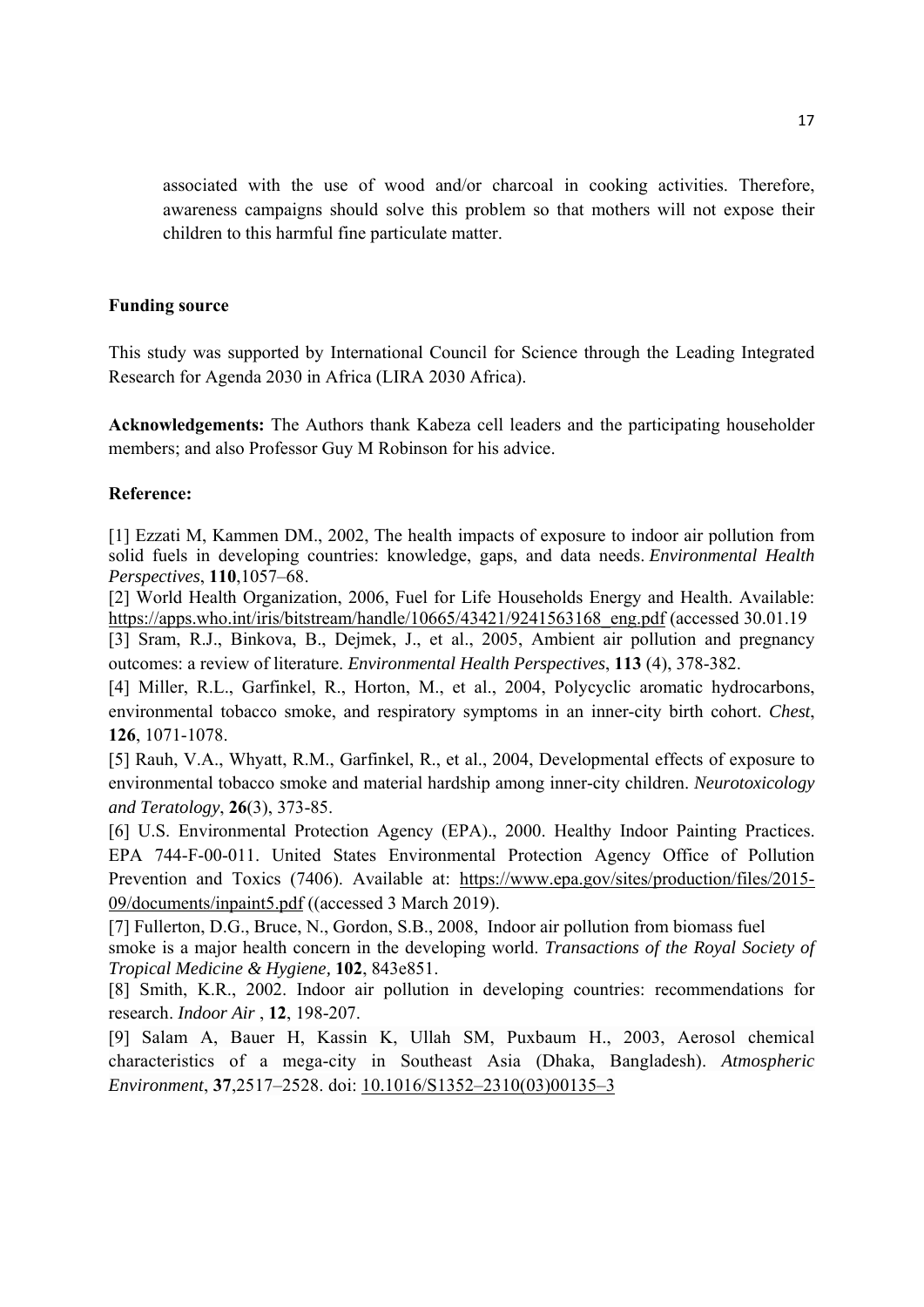[10] Masera O, Edwards R, Arnez C, Berrueta V, Johnson M, Bracho L, et al., 2007, Impact of Patsari improved cookstoves on indoor air quality in Michoacan, Mexico. *Energy for Sustainable Development,* **11**(2), 45–56.

[11] Chengappa, C., Edwards, R.D., Bajpai, R., Sheilds, K.N. and Smith, K.R. 2007. Impact of improved cookstoves on indoor air quality in the Bundelkhand region in India. *Energy for Sustainable Development* , **11**(2), 33–44.

[12] Egide Kalisa, Edward G. Nagato , Elias Bizuru , Kevin C. Lee , Ning Tang, Stephen B. Pointing , Kazuichi Hayakawa , Stephen D. J. Archer , and Donnabella C. Lacap-Bugler, 2018, Characterization and Risk Assessment of Atmospheric  $PM_{2.5}$  and  $PM_{10}$ Particulate-Bound PAHs and NPAHs in Rwanda, Central-East Africa. *Environmental Science & Technology*, **52** (21), 12179-12187.

 [13] EWSA. 2012, Biomass use survey in urban and rural areas in Rwanda *.* Unpublished report [14] Ipsita Das, Joseph Pedit , Sudhanshu Handa and Pamela Jagger. 2018. Household air

pollution (HAP), microenvironment and child health: Strategies for mitigating HAP exposure in urban Rwanda. *Environmental Research Letters*, **13** ,045011

[15] Sascha Henninger, 2009, Urban climate and air pollution in Kigali, Rwanda.

*The seventh International Conference on Urban Climate, 29 June - 3 July 2009, Yokohama, Japan.* 

 [16] Jean Baptiste Nduwayezu, Theoneste Ishimwe, Ananie Niyibizi, Benjamin Ngirabakunzi, 2015,Quantification of Air Pollution in Kigali City and Its Environmental and Socio-Economic Impact in Rwanda. *American Journal of Environmental Engineering*, **5**(4), 106-119 DOI: 10.5923/j.ajee.20150504.03

[17] Safari Bonfils and Gasore Jimmy, Rwanda, 2017, Air quality and Climate Project: Towards real-time air quality monitoring reporting and forecasting. Department of Physics, School of Science College of Science and Technology, University of Rwanda. Kigali-Rwanda 2017.

[18] REMA, 2018, Inventory of Sources of Air Pollution in Rwanda Determination of Future Trends and Development of a National Air Quality Control Strategy.

Available at:  $\overline{a}$  at:

https://rema.gov.rw/fileadmin/templates/Documents/rema\_doc/Air%20Quality/Inventory%20of %20Sources%20of%20Air%20Pollution%20in%20Rwanda%20Final%20Report..pdf (Accessed 05.02.19)

[19] Musafiri S., Masaisa F., Bavuma MC., O. Manzi O., Kalisa UL and Rutayisire PC., 2018, Indoor air pollution from cooking with biomass fuels is a major cause of chronic bronchitis among women in rural district of Rwanda. *African Journal of Respiratory Medicine* , **14**, 16-19.

[20] National Institute of Statistics of Rwanda, 2012, The Fourth Population and Housing Census in Rwanda. Available at: http://microdata.statistics.gov. rw/index.php/catalog/65 (accessed 13 July 2018).

 [21] World Health Organization, 2006, Air quality guidelines: global update 2005: particulate matter, ozone, nitrogen dioxide, and sulfur dioxide. (Copenhagen: World Health Organization). 6 [22] World Health Organization, 2014, WHO Guidelines for Indoor Air Quality: Household Fuel

Combustion.Available: http://www.who.int/indoorair/guidelines/hhfc/IAQ\_HHFC\_guidelines.pd f?ua=1 (accessed 30.01.19)